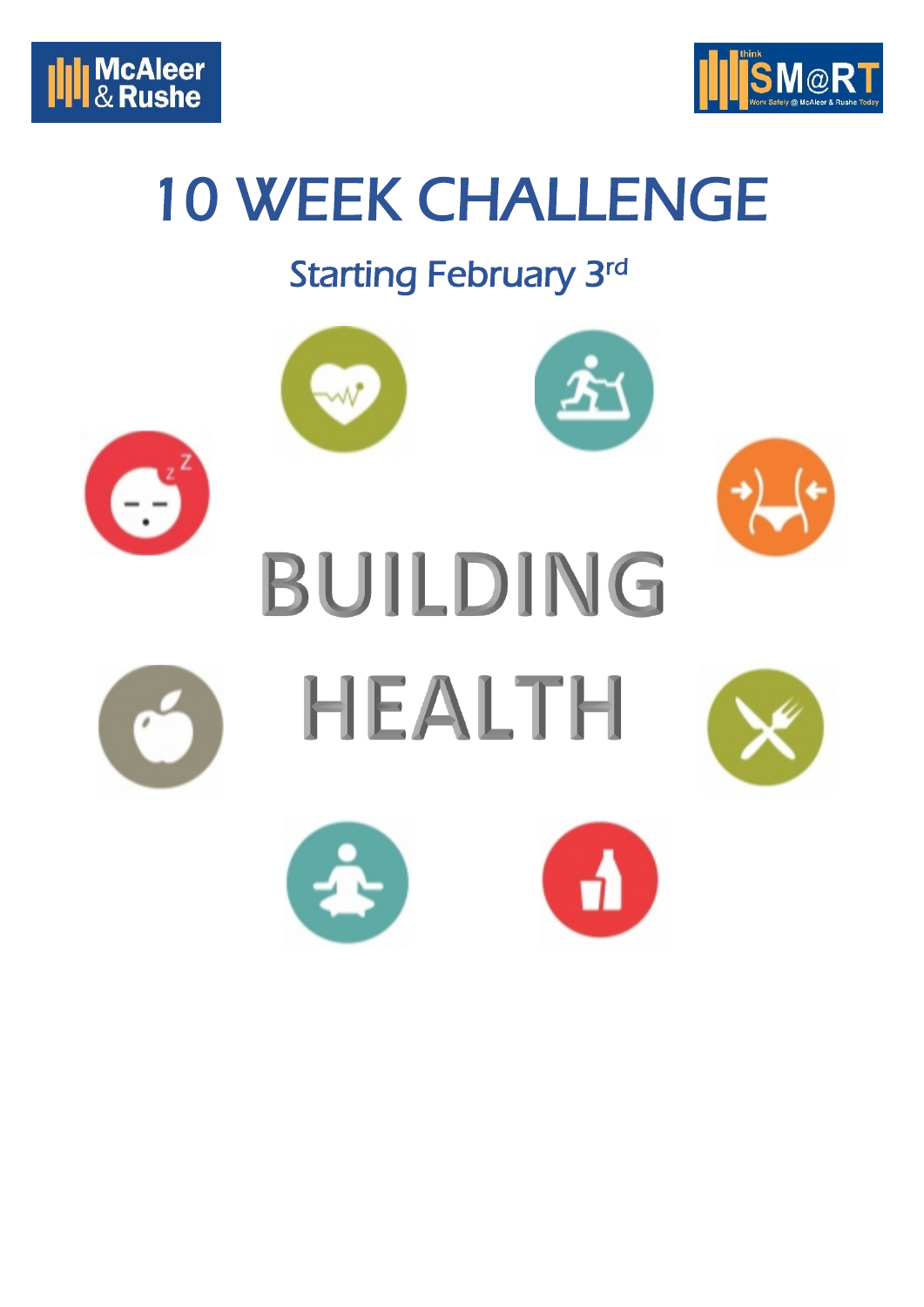### GUIDANCE PACK

#### TOP TEN TIPS FOR STAYING ON TRACK!

- 1. Drink around 2 litres of water per day tea may be added into this also.
- 2. Never skip meals!
- 3. Snack wisely! Fruit, veg, rice cakes, etc.
- 4. Avoid sugary/ carbonated drinks and high fat/salty snacks be careful with some nuts as well as some dry roasted type have high sugars and salts.
- 5. Avoid processed foods try and eat clean and cook from scratch. Read the packaging of sauces and flavour packs as there may be a lot of hidden sugars.
- 6. Keep it simple! If you don't have all the ingredients listed, improvise and mix up the flavours.
- 7. Learn to pack the plate with fruit or veg, as long as they're cooked correctly, they will be low fat and salt.
- 8. Don't rely too heavily on the scales if your goal is to slim down (or bulk up!) track changes through profile photos and clothes. Measurements are the best guide for progress.
- 9. Do NOT punish yourself for falling off the waggon! Everyone has low days, or days where you can get nothing right. Get up the next day and try again!
- 10. Use calorie counters such as My Fitness Pal if you have a weight goal in mind it can scan most foods and can break it down for you automatically and can show how many hidden calories there are in foods!

#### Health benefits of eating well

A well-balanced diet provides all of the energy you need to keep active throughout the day and nutrients you need for growth and repair, helping you to stay strong and healthy and help to prevent diet-related illness, such as some cancers.

Keeping active and eating a healthy balanced diet can also help you to maintain a healthy weight.

Deficiencies in some key nutrients - such as vitamin A, B, C and E, and zinc, iron and selenium - can weaken parts of your immune system.

#### Heart health

A healthy diet rich in fruits, vegetables, whole grains and low-fat dairy can help to reduce your risk of heart disease by maintaining blood pressure and cholesterol levels.

High blood pressure and cholesterol can be a symptom of too much salt and saturated fats in your diet.

Eating a portion of oily fish - such as salmon and trout - each week can also help to lower your risk of developing heart disease. The high levels of omega-3 fatty acids in oily fish are good for heart health.

#### Strong bones and teeth

A diet rich in calcium keeps your teeth and bones strong and can help to slow bone loss (osteoporosis) associated with getting older.

Calcium is usually associated with dairy products, but you can also get calcium by eating:

- sardines, pilchards or tinned salmon (with bones)
- dark green vegetables such as kale and broccoli
- calcium-fortified foods such as soya products, fruit juices and cereals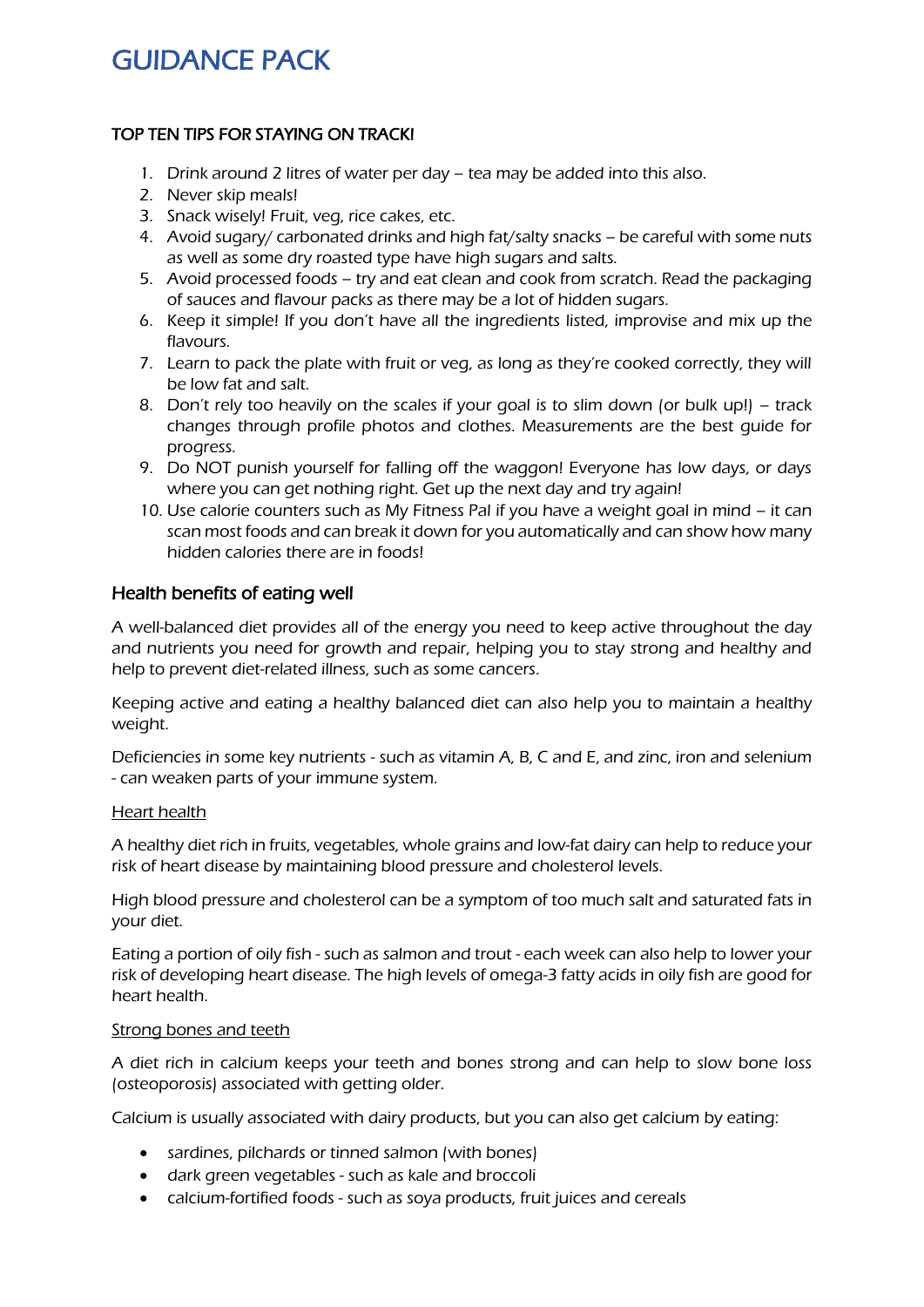As vitamin D helps your body absorb calcium, make sure you get outside (your body gets vitamin D from the sun) and have plenty of foods containing vitamin D in your diet - such as oily fish and fortified cereals.

#### How to manage your weight

Eating a healthy diet that includes lots of fruit, vegetables, whole grains and a moderate amount of unsaturated fats, meat and dairy can help you maintain a steady weight. Having a good variety of these foods every day leaves less room for foods that are high in fat and sugar - a leading cause of weight gain.

Together with exercise, eating a healthy diet in the right proportions can also help you lose weight, lower your cholesterol levels and blood pressure and decrease your risk of type 2 diabetes.

#### Type 2 diabetes

Maintaining a healthy weight and eating a balanced diet that's low in saturated fat and high in fibre found in whole grains can help to reduce your risk of developing type 2 diabetes.